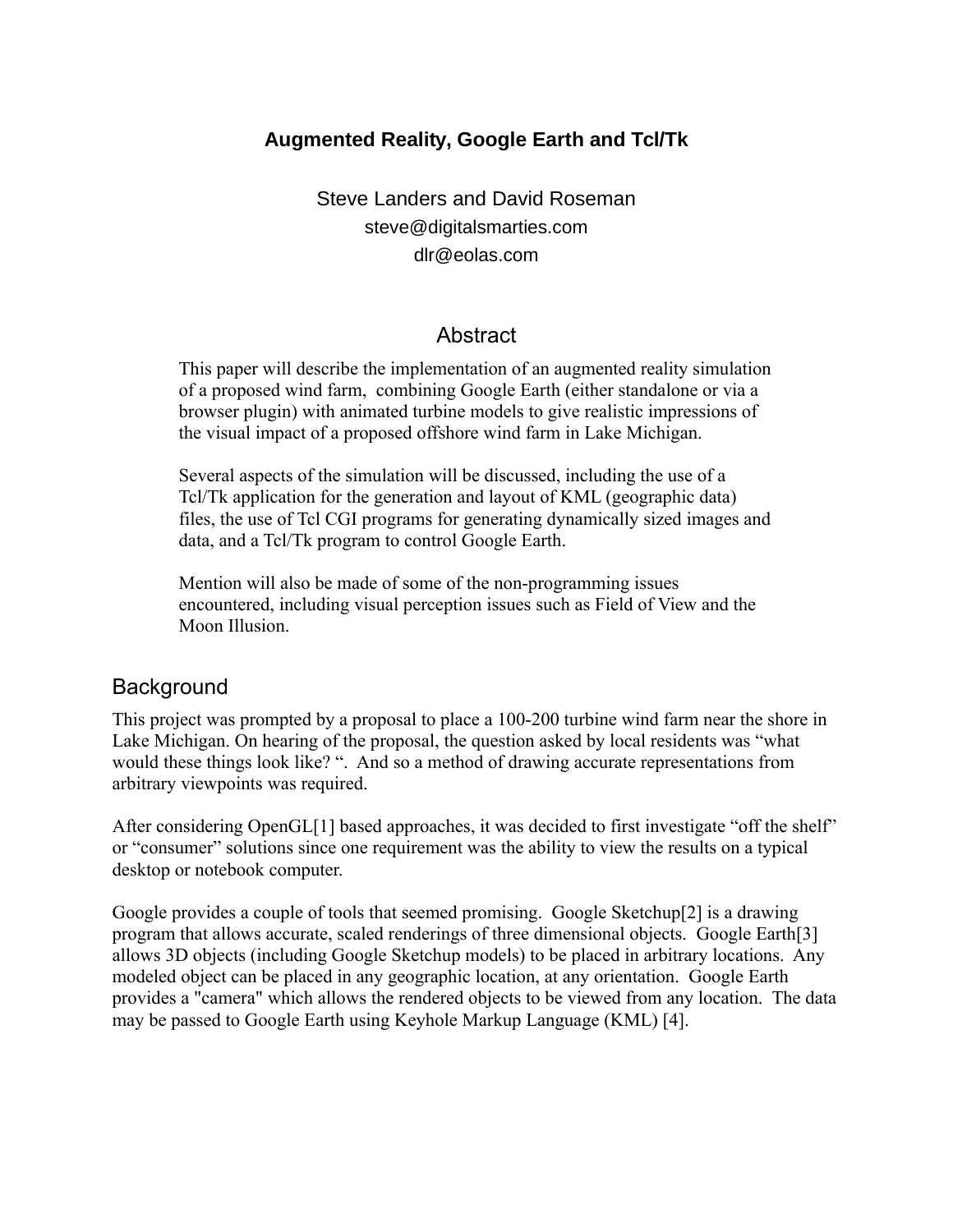There were some desired features that Google Earth did not appear to support, especially animation and variable "focal lengths" of the camera. These would need to be implemented using work-arounds, but even so, it was decided to proceed with a Google Sketchup / Google Earth solution.

Two approaches were developed in parallel, a standalone Tcl/Tk program that controlled the Google Earth application, and a web-based version using Tcl and Javascript to control the Google Earth web browser plugin. The advantages and disadvantages of each will be discussed in this paper.

The rough sequence of development was:

- obtain and modify turbine model(s) and other models
- define turbine locations
- determine viewing parameters (location, elevation, viewing angles)
- build KML files
- define methods of passing data to Google Earth (both standalone and browser plugin version)
- validate visuals

# Turbine Models

The first step in producing the wind farm simulation was to obtain suitable Google Sketchup models of approximately the same size as the proposed turbines. The Sketchup community has made available a large number of models, including wind turbines. A suitable model was downloaded, and re-scaled to the dimensions of the proposed turbines and the model was exported to a Collada Digital Asset Exchange (.dae) file [5], the format required by Google Earth.

The dimensions used were those of a 10 MW turbine being developed by Clipper Windpower [6]. The height to the top of a vertical blade is 574 feet.

### Laying out the wind farm using Google maps and Tcl/Tk

The next step in producing the wind farm simulation is to produce a Google Earth model with the required number of turbines equally spaced throughout the wind farm footprint.

Ideally, the geographic coordinates of the footprint would be provided by the wind farm developers. In this case, a polygon of the footprint was printed in the local newspapers and, by inserting a copy of this into a geographic information system (GIS) program, the latitude and longitude of the polygon vertices were determined.

A Tcl/Tk program was written that accepts two inputs: the number of turbines, and a series of rhomboid polygons describing the wind farm footprint (the vertices of each polygon are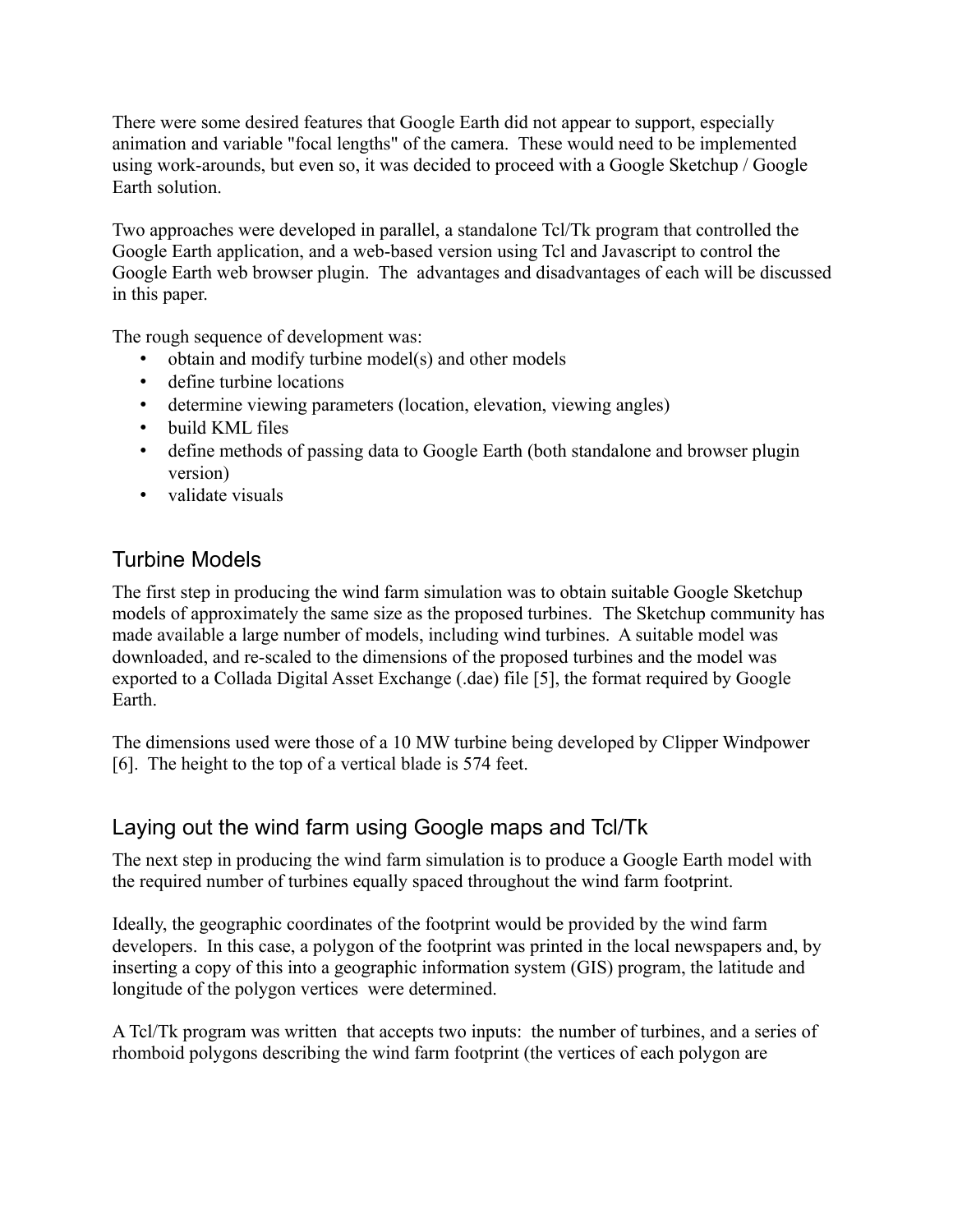specified in latitude/longitude). The program produces a Google Earth model with the required number of turbines equally spaced throughout the wind farm footprint.

To allow visual inspection of the layout by the user, the program uses the Google Maps REST API [7] (via the Tcl http [8] package) to retrieve and display a static map containing the wind farm footprint. The map is returned as a 512x512 gif image of the local area, containing the wind farm footprint as a shaded polygon. The program then places the turbines equispaced within the wind farm footprint. The number of pixels per kilometre is calculated using the spherical geographical distance code from the Geodesy page on the Tclers' Wiki [9]. This is used to calculate the latitude and longitude of each turbine location, and the static map (displayed in a Tk canvas) is overlaid with a dot indicating the location of the turbine.



To generate the Google Earth model, the program substitutes the latitude and longitude of each turbine into an XML template, along with the bearing corresponding to the prevailing wind direction. The result is a single KML file describing the entire wind farm. To this is added the Sketchup model(s) for the turbines, and the resulting files archived as a zip (KMZ) file (the typical distribution format for a Google Earth model).

### Viewing Parameters

The next step in producing the wind farm simulation was to produce Google Earth KML models for each of the desired viewpoints. Each viewing point comprises a latitude and longitude, altitude (above the ground level), heading (i.e. the direction the camera faces) and the tilt and roll of the camera. These are read from a text file, and substituted into an XML template, generating one KML file per viewing point.

This information is the simple part of the viewing parameters. The more difficult part to achieve is the Field of View.

The Field of View (FOV or Field of Vision or Angle of Vision) [10] is the angular extent of a given scene that can be viewed at a point in time. The FOV has two components, the horizontal and vertical FOV values (hFOV and vFOV respectively).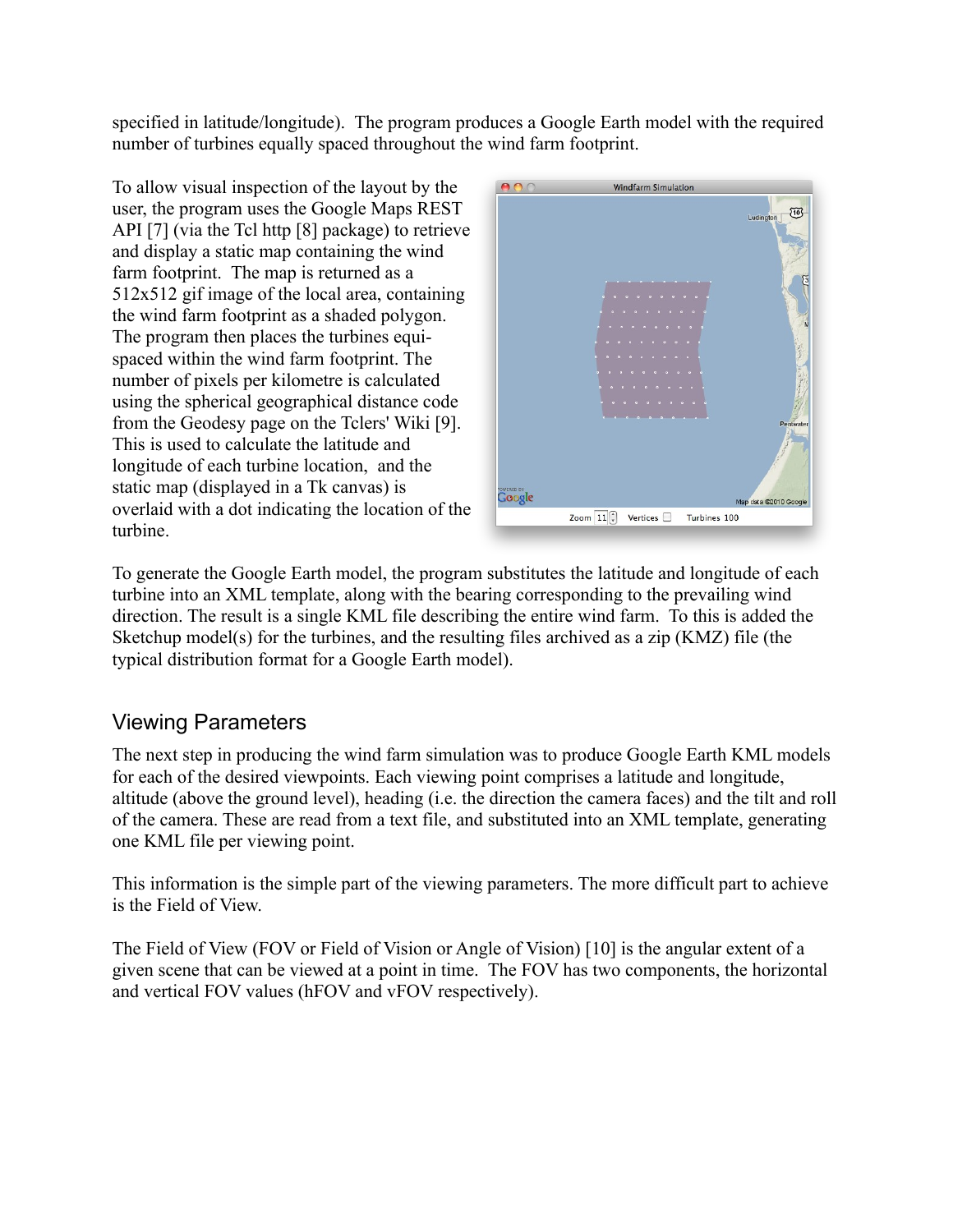The Design Eye Point (or Design Eye Position) [11] is the position from which the user will optimally view the user interface (and therefore, achieve the most realistic visual perception of the simulation). In essence, this says the FOV value to use is a function of the size of the screen and the distance the viewer is from it.

But Google Earth has a fixed FOV of approximately 60 degrees horizontally and no way of changing it. The first simulations based on this resulted in the turbines appearing too small.



This appeared to be a show-stopper, but research revealed that the FOV can be approximated using Photo Overlays.

A Google Earth Photo Overlay [12] is a way of overlaying a photo on a Google Earth scene. When specifying the photo overlay, it is possible to specify values for the horizontal and vertical fields of view. If the image is specified as a transparent png, the FOV values are applied to the underlying Google Earth scene, resulting in an approximation of the required FOV values.

So the decision was made to derive the FOV values based on an arbitrary viewing distance of 30 inches and the current screen size. The intention is to eventually provide several viewing distances, corresponding to a notebook, desktop, group, and auditorium settings.

The formulae for calculating the FOV are:

hFOV = atan(width / distance)\*180/pi

 $vFOV = \text{atan(height / distance)} * 180 \text{/pi}$ 

| Link:                  | Browse                              |
|------------------------|-------------------------------------|
| Transparency:<br>Clear | Opaque                              |
|                        | <b>Description</b><br>Photo<br>View |
| Camera placement       |                                     |
|                        | Latitude: 41.859455348°             |
|                        | Longitude: - 87.952982379°          |
|                        | Altitude: 319.77m<br>Above ground   |
| Heading: 360.00°       |                                     |
| Tilt: 0.00°            |                                     |
| Roll: 0.00°            | Reset                               |
| <b>Field of View</b>   |                                     |
|                        |                                     |

These can be derived by the simulation program (either standalone or web-based) at runtime using the width and height values for the current computer's display.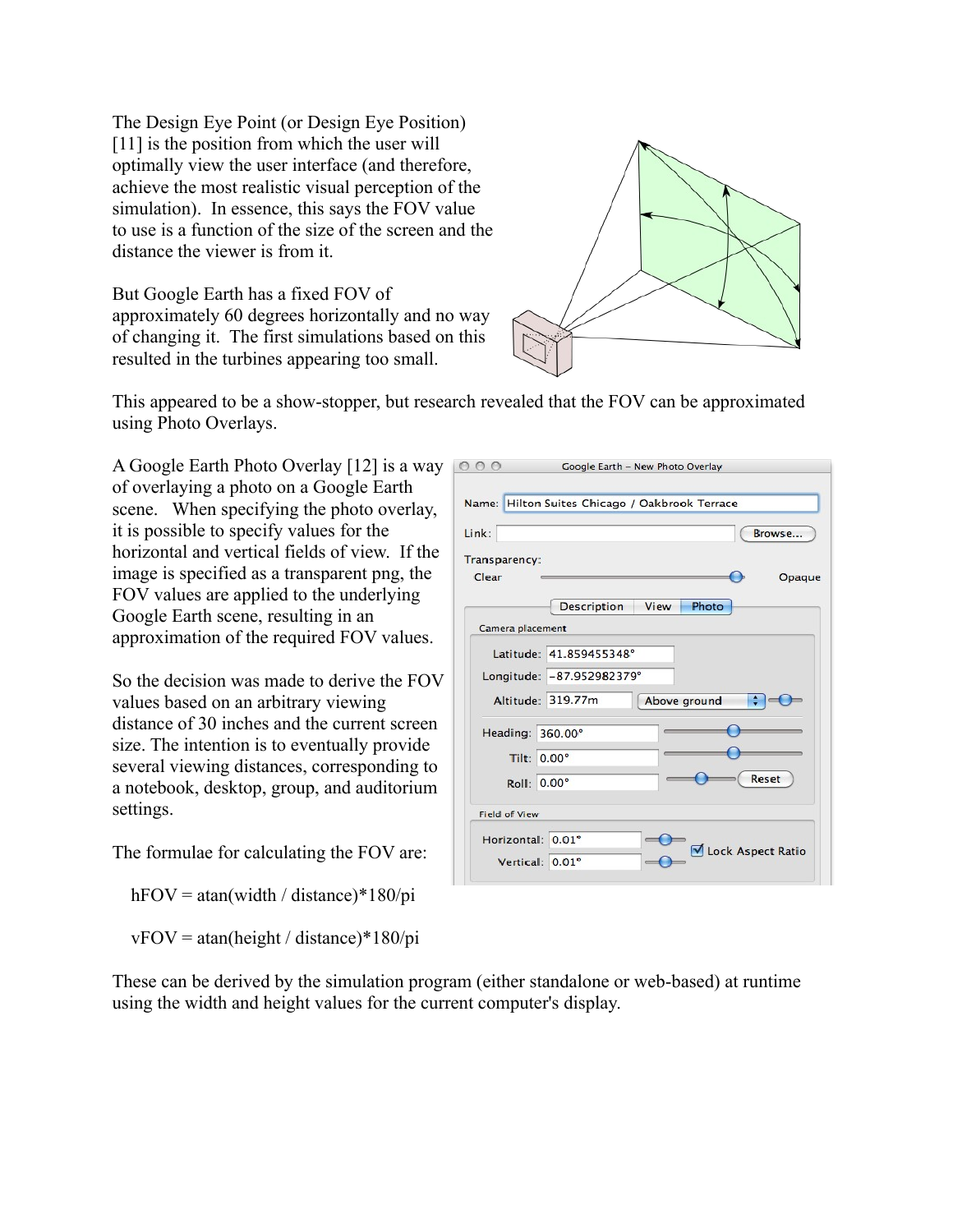So the Google Earth KML files for each viewpoint were generated containing references to the FOV values (rather than the actual values).

```
<?xml version="1.0" encoding="UTF-8"?>
<kml xmlns="http://www.opengis.net/kml/2.2"
      xmlns:gx="http://www.google.com/kml/ext/2.2"
      xmlns:kml="http://www.opengis.net/kml/2.2"
      xmlns:atom="http://www.w3.org/2005/Atom">
     <PhotoOverlay>
         <name>Ludington South Pierhead</name>
         <Camera>
              <longitude>-86.46923</longitude>
              <latitude>43.95198</latitude>
              <altitude>4</altitude>
              <heading>-146</heading>
              <tilt>85</tilt>
             <roll>0</roll>
              <altitudeMode>relativeToGround</altitudeMode>
         </Camera>
         <Icon>
              <href>http://$url/cgi-bin/transparent.png</href>
        \langleIcon\rangle <ViewVolume>
              <leftFov>$leftFOV</leftFov>
              <rightFov>$rightFOV</rightFov>
              <bottomFov>$botFOV</bottomFov>
             <topFov>$topFOV</topFov>
              <near>0.1</near>
         </ViewVolume>
     </PhotoOverlay>
\langlekml\rangle
```
These KML files are served at runtime from a Tcl CGI script [13] that accepts the width and height values as arguments (via the URL query string), generates values for leftFOV, rightFOV, botFOV and topFOV, substitutes them into a template then returns the resulting text with the correct content-type (application/vnd.google-earth.kml+xml) and Last-Modified / ETag value to avoid any caching.

At 30" viewing distance, the FOV horizontal values typically vary from 23.96° on a 13" display to 26.7° on a 27" display. By comparison, an 85mm focal length lens gives a hFOV of 23.9° and a 70mm focal length lens results in a hFOV of 28.8°.

### The Tcl/Tk application to control Google Earth using COM

The stand-alone application requires Google Earth to be installed on the local computer. The application is deployed as a Starkit [14] and uses the Tcl Tcom package [15] to communicate with Google Earth.

The application GUI allows the user to locate the Google Earth executable and select options to build wind farm simulations, add comparison objects (such as the Mackinac Bridge [16] and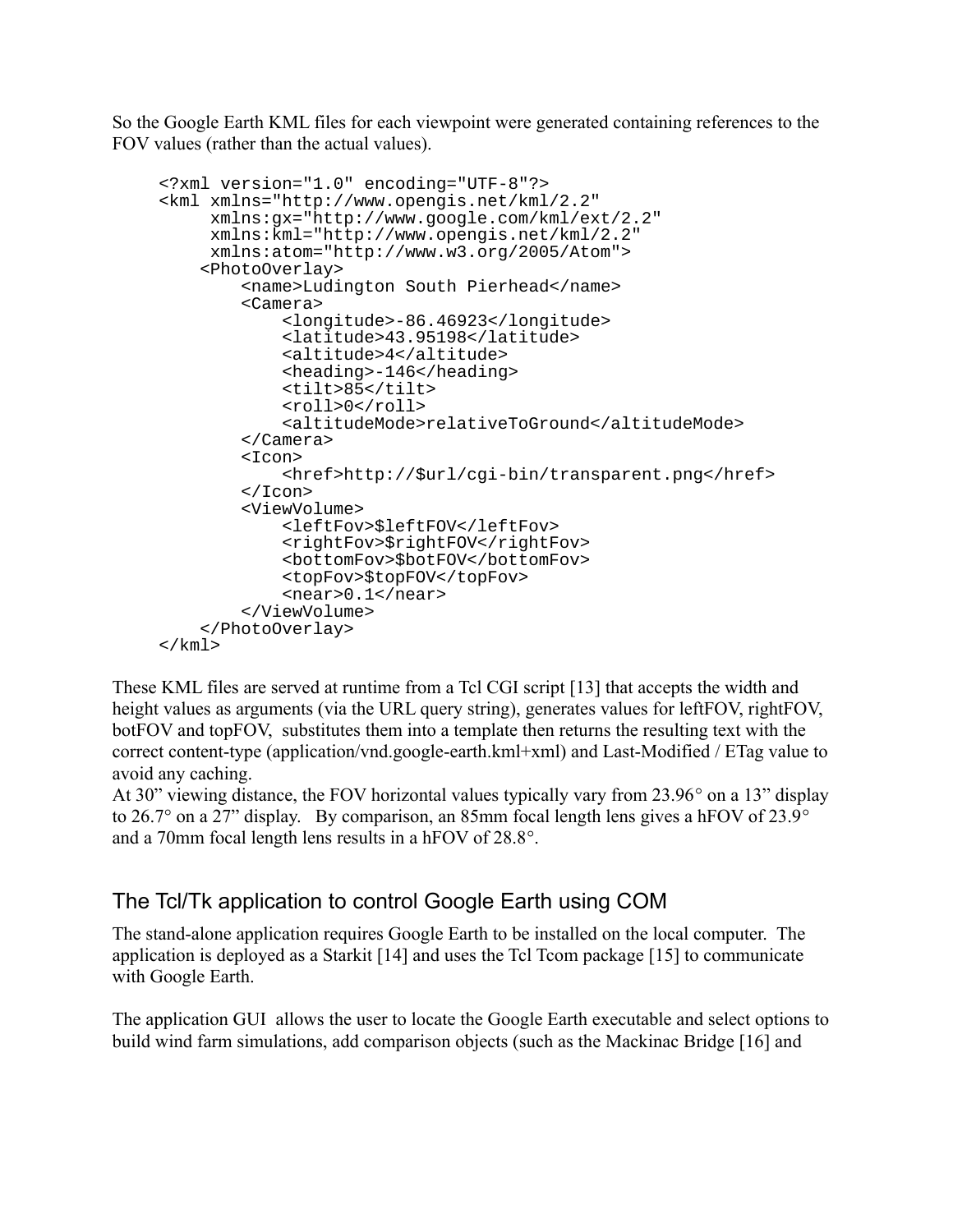Statue of Liberty), define viewpoints ("camera" locations), and desired focal length (in 35 mm camera terms). Each of these actions causes a KML file to be generated, and that file is passed via Tcom to Google Earth.

The advantage of the stand-alone application is flexibility, in that a new KML file is generated for each combination of options. The disadvantage is that it only runs on Windows at this stage, and that it requires Google Earth to be installed on the local computer.

To address these issues a Google Earth plugin application was developed in parallel.

# The Google Earth plugin application

The web-based browser simulation uses the Google Earth browser plugin [17] to display the wind farm simulation. The majority of the program code is Javascript running in the browser (~400 lines). This uses the Google Earth API [18] to control the plugin instance, allowing a dynamic interface to be presented to the user.

On starting, the Javascript code calculates the appropriate Field of View (FOV) values based on the size of the users screen and an arbitrary viewing distance of 30 inches.

It then displays the wind farm footprint on a Google Earth map, along with placemarkers for each of the predefined viewing points. Finally, the Google Earth display is centered over the wind farm.

When the user selects a viewpoint, the display is changed to a Google Earth "Satellite 3D map" (a.k.a. aerial view) and the viewing point moved to the placemark. As described previously, the KML placemark corresponding to the viewpoint is extracted via a Tcl CGI script which substitutes the appropriate FOV values, and Google Earth "flies" the display to the viewing point.

The user can zoom or reposition the viewing point as usual using Google Earth features.

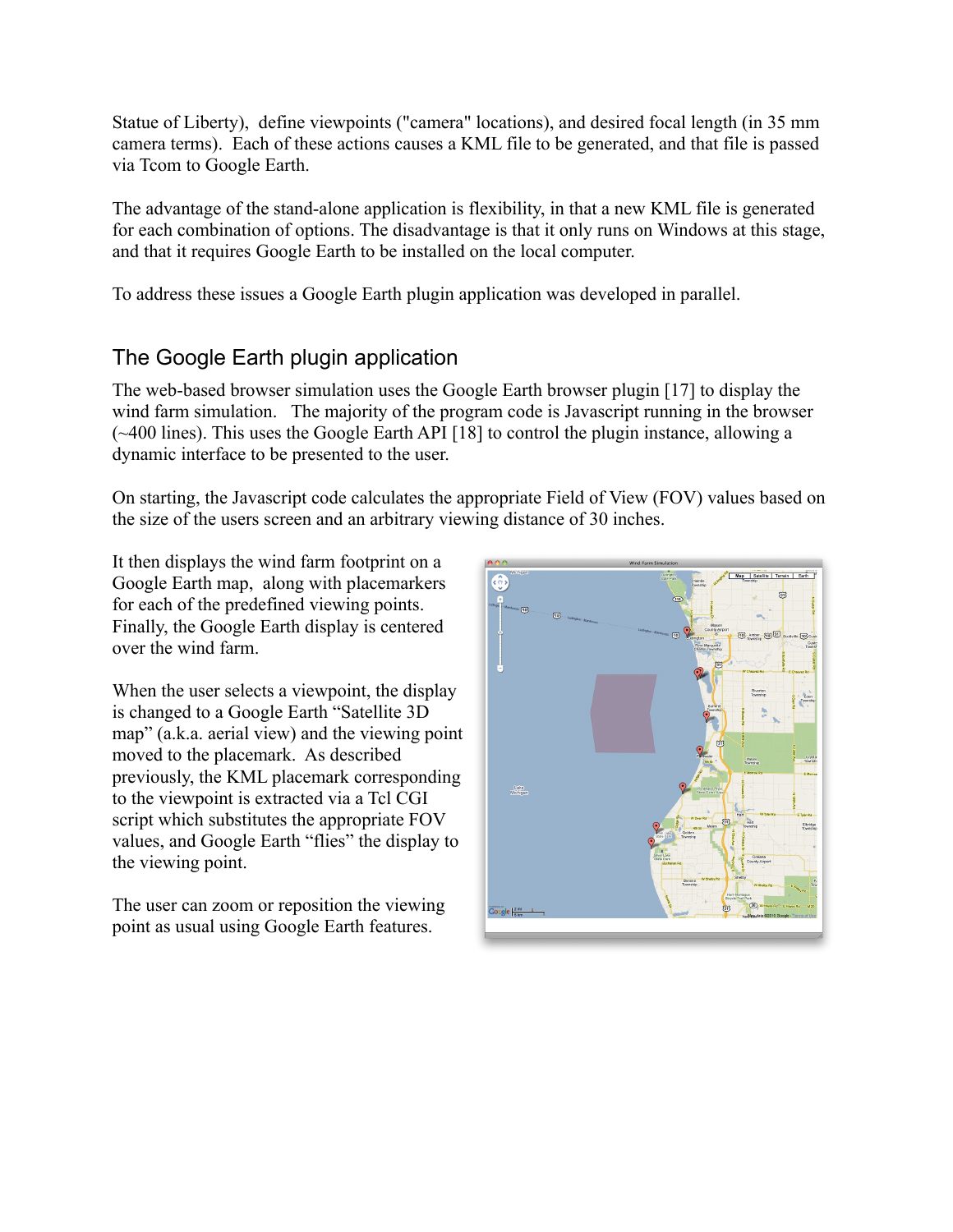



Subsequently, animation of the turbines was added. This involved two three modifications to the previously described scheme:

- multiple Sketchup models were defined, each a variant with the turbine blades at different angles
- the wind farm layout program was modified to randomly pick an initial blade position for each turbine
- the browser Javascript code was modified to update each turbine KML dynamically so that they stepped through the Sketchup models for each turbine blade position.

### Validating Visuals

After incorporating Field of View support, it was observed that the turbines still didn't have the same visual impact as observed structures of a similar size.

For example, the towers on the Mackinac Bridge are 550' high, not quite as tall as the proposed turbines. From the south-west corner of the Mackinac Island the nearest tower is about 3.5 miles away, the same distance as the nearest turbines from shore. To the naked eye the towers appear to be huge, dominating the view.

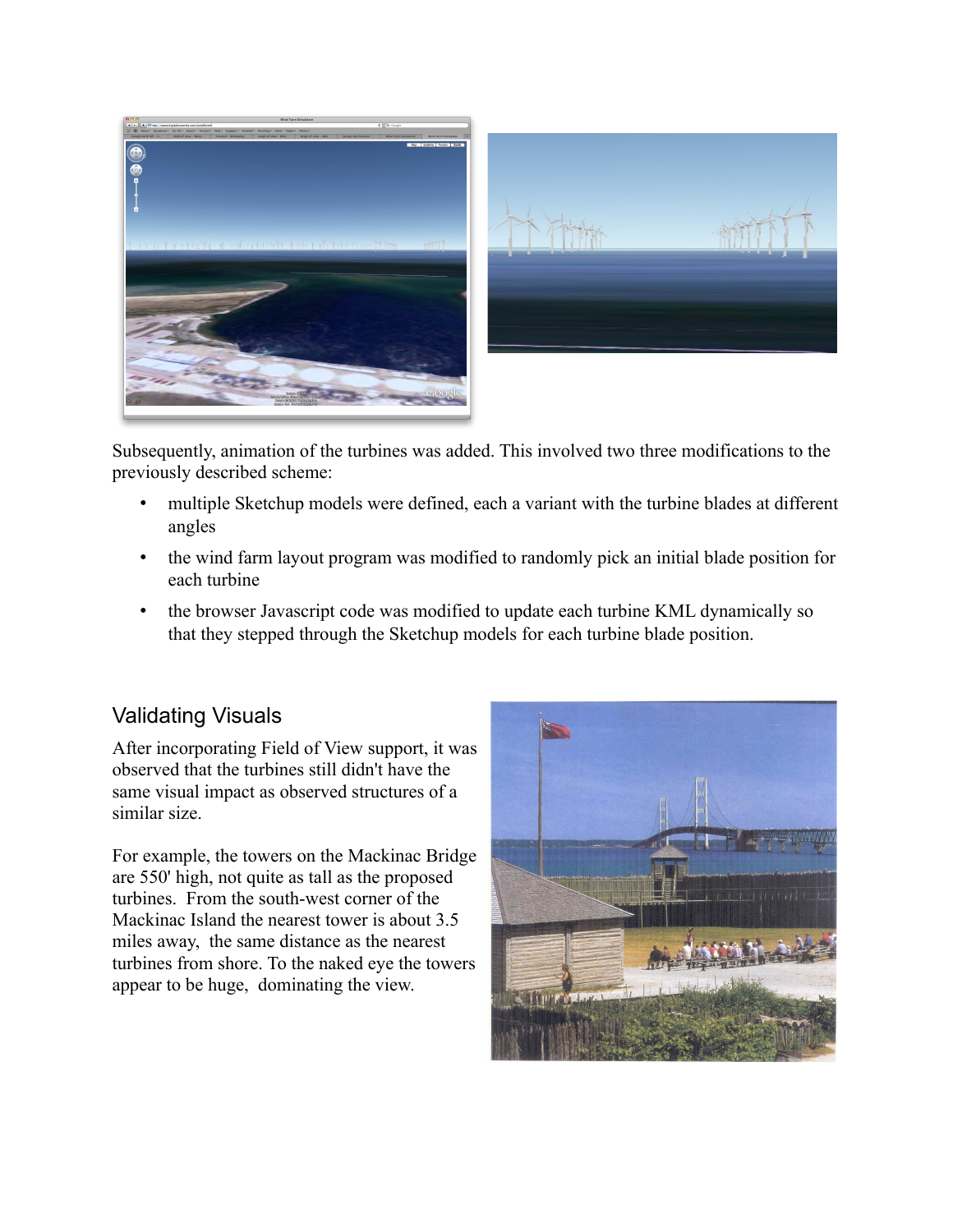The wind farm simulation was very close to how photographs of the turbines would look when taken with a normal lens (50mm in a 35mm camera). But the simulation seriously underestimated the visual impact on a human viewing the wind farm directly.

The reason for this is what is known as the Moon Illusion [19], an optical illusion in which to the naked eye the Moon appears larger near the horizon than it does when further up in the sky. This illusion also occurs with other celestial objects (e.g. the Sun looks much larger when rising or setting). It is known to be an illusion rather than an optical effect, because measurements of the angle that the full Moon subtends at an observer's eye show it remains constant as the moon rises or sinks.

The Moon Illusion has been known about since ancient times and across various cultures. No single explanation of the illusion is universally accepted, although one explanation (or is it a best guess?) arrived at after eliminating others theories is that the moon illusion is probably related to the way our brains are wired. Threats to primitive humans usually came from eye level not from overhead, therefore our brains perceiving eye level objects as bigger than overhead objects had adaptive (survival) value.

The solution used in the wind farm simulation was based on the observation that a larger focal length lens generally gives a more accurate representation of the visual perception of an object. A lens with a focal length of 85mm gives a reasonable approximation of the visual perception of the moon illusion) so the ratio of this focal length to the 50mm length was used to arrive at a scaling factor of 1.7, which results in a more typical visual perception. The scaling factor is applied within the KML for the turbines, as shown by this section of the turbine KML template:

```
<Placemark targetId="turbine$turbine">
     <name>Turbine $turbine</name>
     <Model id="turbine$turbine">
         <altitudeMode>relativeToGround</altitudeMode>
         <Location>
              <longitude>$lon</longitude>
              <latitude>$lat</latitude>
              <altitude>0</altitude>
         </Location>
         <Orientation>
              <heading>45</heading>
              <tilt>0</tilt>
             <roll>0</roll>
         </Orientation>
         <Scale>
             <x>1.7</math> <math>x><y>1.7</y><z>1.7</z>
         </Scale>
         <Link>
              <href>windfarm.kmz/$model</href>
         </Link>
     </Model>
</Placemark>
```